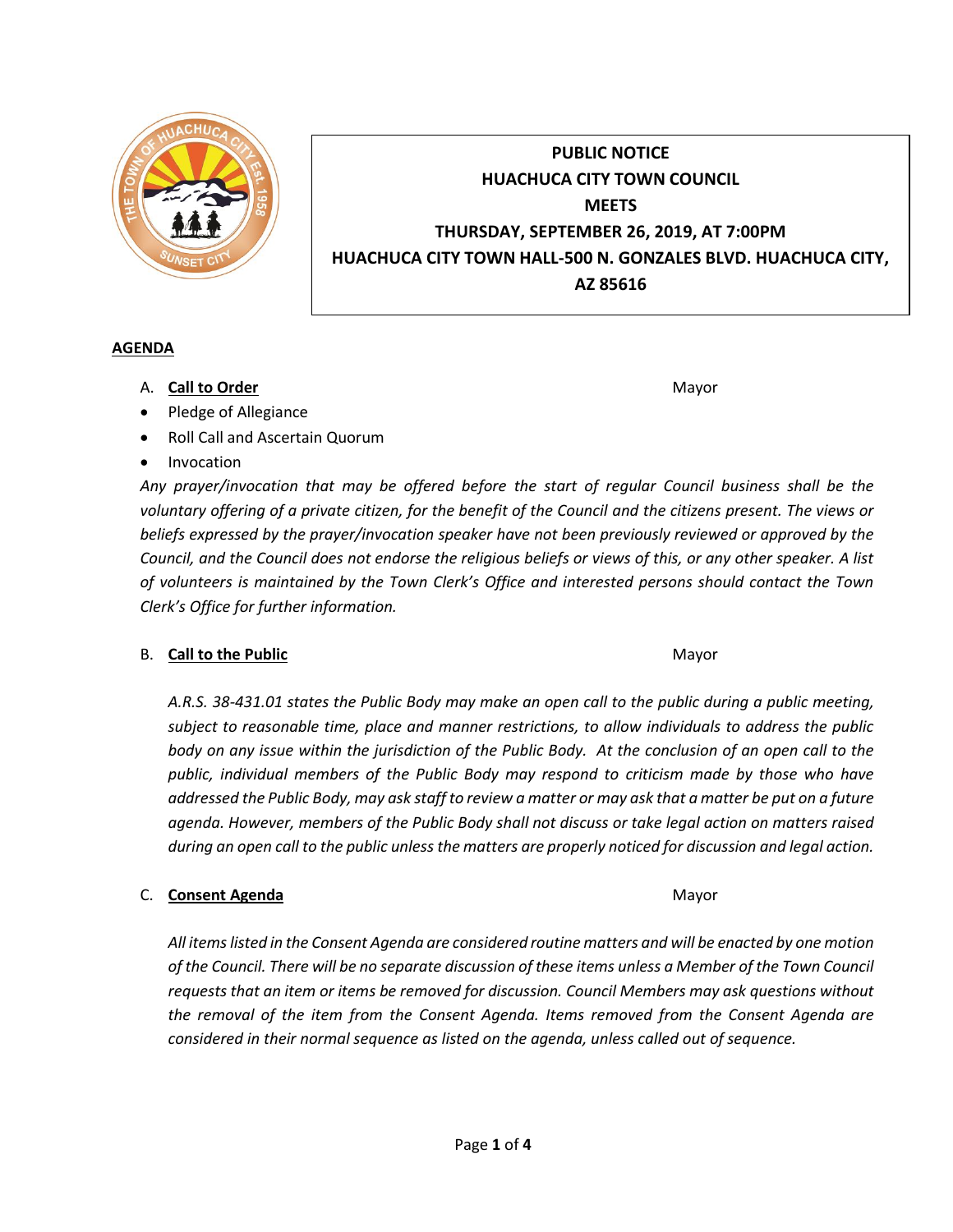- C.1 Consider approval of the minutes of the Council meeting held on September 12, 2019.
- C.2 Consider approval of the Payment Approval Report in the amount of \$ 75,782.42**.**

#### D. **Unfinished Business before the Council** Mayor

*Public comment will be taken at the beginning of each agenda item, after the subject has been announced by the Mayor and explained by staff. Any citizen who wishes, may speak one time for five minutes on each agenda item before or after Council discussion. Questions from Council Members, however, may be directed to staff or a member of the public through the Mayor at any time.*

- D.1 Discussion and/or Action [Manager Williams]: Council approval of Resolution 2019-29 to adopt an Intergovernmental Agreement (IGA) with the Arizona Department of Transportation [ADOT] to establish maintenance and installation responsibilities for an emergency vehicle pre-emption system ("evp system") in the right-of-way of state highway 90.
- D.2 Discussion and/or Action [Dr. Johnson]: Council consideration of expense to separate electrical access between police department and fire department.

### E. **New Business before the Council** Mayor

*Public comment will be taken at the beginning of each agenda item, after the subject has been announced by the Mayor and explained by staff. Any citizen who wishes, may speak one time for five minutes on each agenda item before or after Council discussion. Questions from Council Members, however, may be directed to staff or a member of the public through the Mayor at any time.*

- E.1 Discussion and or/Action [Manager Williams]: August 2019 Financial Statement Review including Town grant tracking.
- E.2 Discussion and/or Action [Mayor Wallace]: Second Reading of Ordinance 2019-14, AN ORDINANCE OF THE MAYOR AND COUNCIL OF THE TOWN OF HUACHUCA CITY, ARIZONA, AMENDING THE TOWN CODE, TITLE 2 "ADMINISTRATION AND PERSONNEL," TO CHANGE THE DUTIES OF THE POLICE CHIEF, TOWN MANAGER, TOWN CLERK, FINANCE CLERK AND TOWN COUNCIL; REMOVE PROVISIONS FOR K-9 OFFICERS; HAVE POLICE OFFICERS' AND ANIMAL CONTROL OFFICERS' PAY RATES ESTABLISHED BY THE TOWN MANAGER; AND AUTHORIZE THE TOWN MANAGER TO HIRE POLICE OFFICERS AND ANIMAL CONTROL OFFICERS BASED ON NEED AND BUDGET AVAILABILITY.
- E.3 Discussion and/or Action [Dr. Johnson]: First reading of Ordinance 2019-16 AN ORDINANCE OF THE MAYOR AND TOWN COUNCIL OF THE TOWN OF HUACHUCA CITY, COCHISE COUNTY,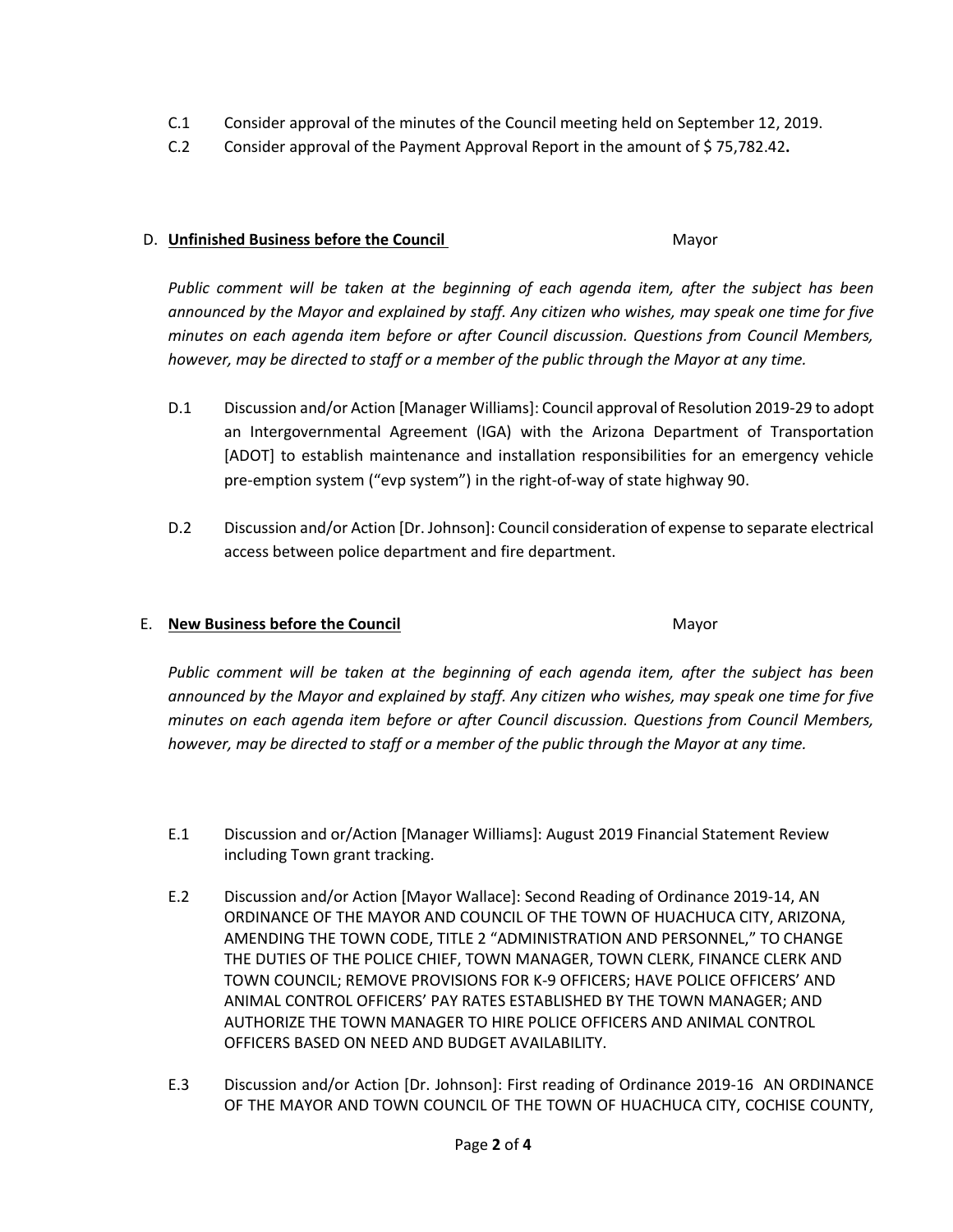ARIZONA, AMENDING THE TOWN CODE BY ADDING NEW TITLE 16 "NEIGHBORHOOD PRESERVATION AND VACANT PROPERTY REGISTRY" TO ESTABLISH REGULATIONS FOR REGISTERING AND MAINTAINING FORECLOSED, ABANDONED AND VACANT PROPERTY WITHIN THE TOWN; TO ESTABLISH REGULATIONS FOR DECLARING AND ABATING SLUM AND BLIGHTED PROPERTY; TO ESTABLISH MINIMUM STANDARDS FOR THE CONDITION OF THE INTERIOR OF RESIDENTIAL BUILDINGS; TO ESTABLISH REQUIREMENTS FOR THE MAINTENANCE OF ALL RESIDENTIAL AND NONRESIDENTIAL BUILDINGS AND STRUCTURES OF ANY KIND, AND VACANT AND IMPROVED LAND; TO ESTABLISH REGULATIONS FOR GRAFFITI PREVENTION, PROHIBITION AND REMOVAL; TO PROHIBIT ACTS AND CONDUCT THAT DIMINISH QUALITY OF LIFE; AND ADOPTING ENFORCEMENT AND ABATEMENT PROCEDURES AND SANCTIONS FOR VIOLATIONS.

- E.4 Discussion and/or Action [Manager Williams]: Council direction to begin the 60 day notice process for adopting registration fees for vacant, abandoned and foreclosed property, pursuant to the above Ordinance 2019-16.
- E.5 Discussion and/or Action [Manager Williams] Council consideration of expense of \$5755.76 to bring electrical access to Leffingwell Park for the Town Christmas tree and other park electrical needs.
- E.6 Discussion and/or Action [Mayor Wallace]: Council decision to cancel the regularly scheduled Council meetings for November 28, 2019, and December 26, 2019, due to conflicts with holidays.
- E.7 Discussion and/or Action [Town Attorney]: Council decision to engage the firm of Moyes Sellers & Hendricks to provide legal counsel and representation for the Town regarding the water rights adjudication in Maricopa County Case No. W1-11-0245 ["In Re the General Adjudication of All Rights to Use Water in the Gila River System and Source"].
- E.8 Discussion and/or Action [Council Member Banks]: Council consideration to provide a letter of support for The Upper San Pedro Partnership Technical Committee, for a grant to start a web portal.
- E.9 Discussion and/or Action [Manager Williams]: Council consideration to provide a letter of support for the Tucson Food Bank & Salvation Army to provide a monthly mobile drive thru food distribution.
- E.10 Discussion and/or Action [Manager Williams]: Council approval for the closure of Gonzales Drive from Skyline Drive to School Drive from 6am-12pm on the following dates to accommodate the monthly mobile drive thru food distribution plan:

December 20, 2019 January 17, 2020 February 21, 2020 March 20, 2020 April 17, 2020 May 22, 2020